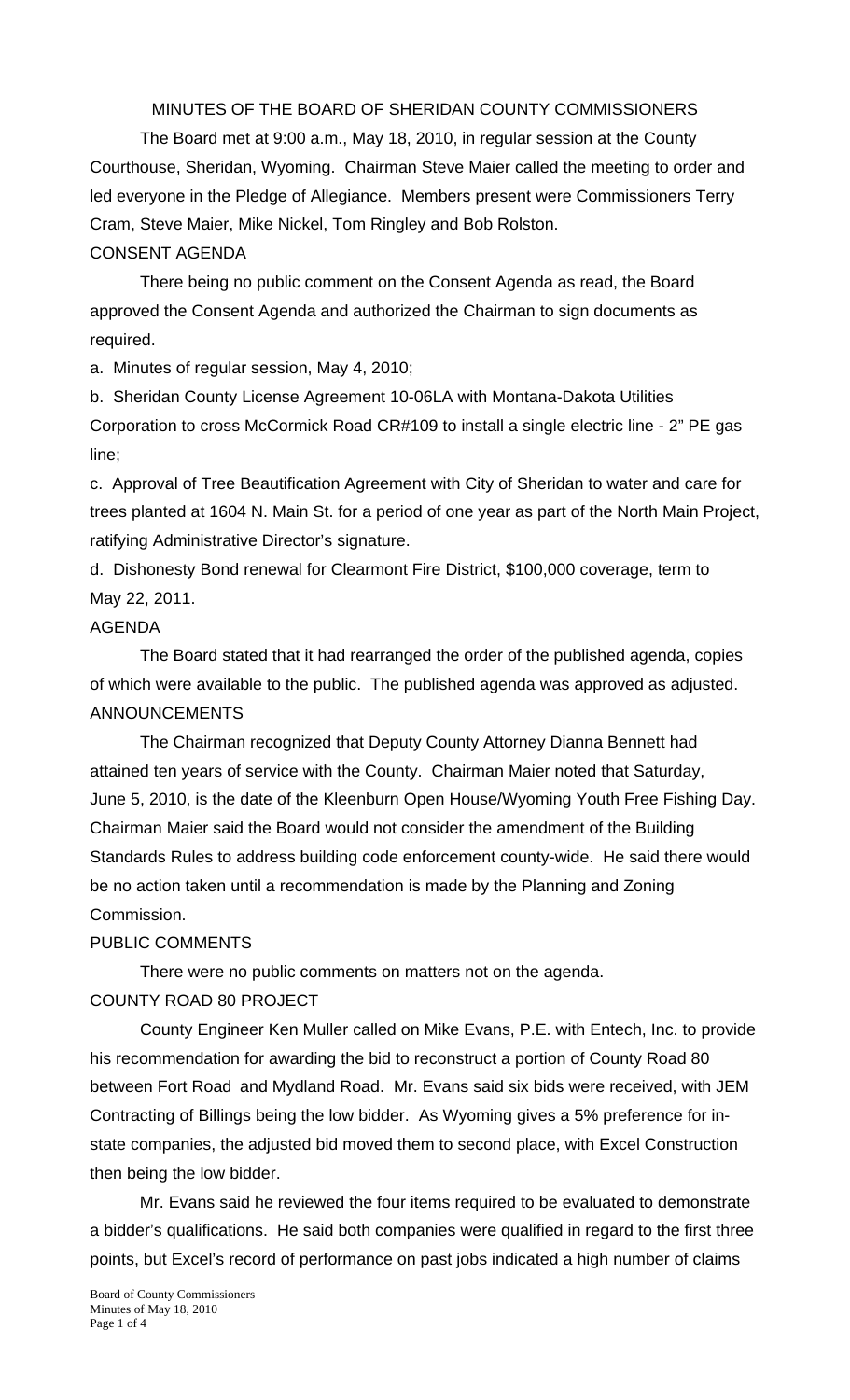being filed. Russ Wyant, President of Excel, and his attorney, Patrick Murphy, defended his company's performance. Mike Mackey, County staff project manager, commented on his experience with Excel on the SAWS 20" water line. A discussion ensued on the two bidders' job performance. Comments were made on previous Excel projects and the reasons for claims, the Entech evaluation, and whether local suppliers would be utilized.

 The Commissioners asked questions regarding past projects and noted that this project would require close communication with the landowners to be successful. When asked, Mr. Evans said he would have no problem working with Excel. He offered that he was challenging the method, not the quality of the work as three engineers had praised Excel. He said the project may require additional inspectors.

 The Board awarded the bid for reconstruction of this portion of County Road 80 to Excel Construction of Sheridan, in the amount of \$2,198,000; and authorized the Chairman to sign the contract agreement.

## ENGINEERING SERVICES AGREEMENT

 Upon the request of County Engineer Ken Muller, the Board postponed indefinitely consideration of an amendment to the Agreement for Engineering Services with Entech, Inc. for County road 80 construction administration to allow time for further review. WEST BRUNDAGE LANE

 Mr. Muller reported that city and county staffs have discussed changing the phasing of the West Brundage Project. He said the presented Amendment states the County will be responsible for 100% of Phase III, the County-sponsored portion of the project, which has already been bid and awarded. The City will pay 100% of Phase IV, a Countysponsored portion, and 100% of Phase V, its own City-sponsored portion. Phases IV and Phase V will be bid as one contract projected for 2011. The Board authorized the Chairman to sign the revised Amendment #7 to the Engineering Agreement with Vista West Engineering for the West Brundage Lane Project as specified. LUBE REZONE; R-10-002; accessed off State Highway 335

 Chairman Maier commented that the Board had heard testimony on the Lube Rezone on May 4. At that time, the matter was postponed to allow the applicants Matt and Leslie Lube to further discuss options for their property. He opened the hearing at 9:58 a.m. to receive comment on this application for a rezone of 9.72 acres from Agricultural to Rural Residential.

 Matt Lube advised the Board that he and Leslie Lube have agreed to continue with the application to rezone but no longer wish to split the land. He said he would assume ownership of the land for a single family dwelling. He believed rezoning to Rural Residential would be consistent with the adjoining land, and noted it does not meet the definition of Agricultural. He said his septic is a mounded modern system for protection of the groundwater area. Commissioner Cram said rezoning the Lube property would create an island of Agricultural land within Rural Residential properties. No one else spoke to this issue and the hearing was closed at 10:08 a.m.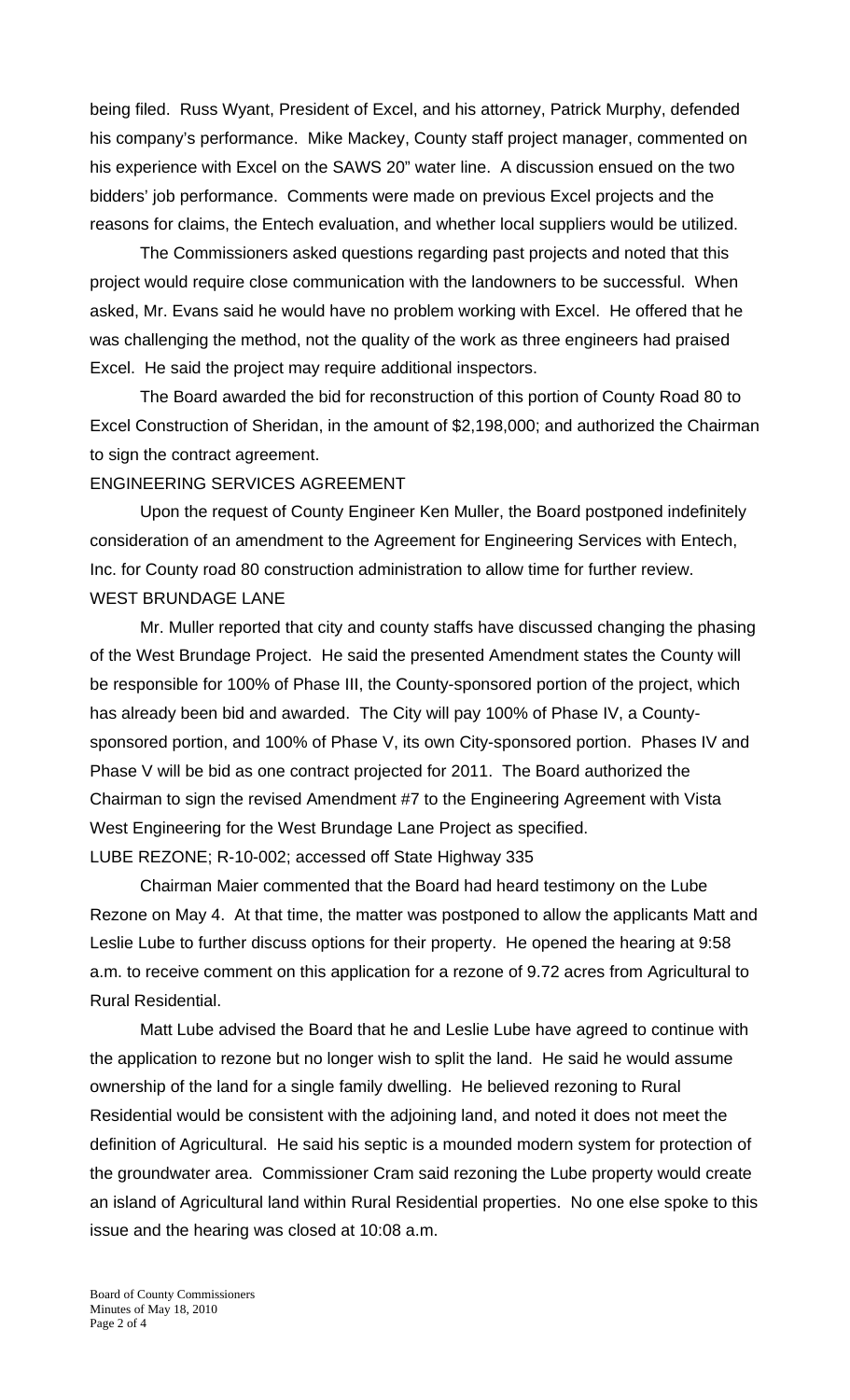Upon the motion to approve the rezone, the Board voted no, each citing the Comprehensive Plan which indicates this property as Agricultural. LEWALLEN MINOR SUBDIVISION; S-10-004M

The Chairman advised that the Andy and Linda Lewallen request is to subdivide Tract 3 of the Lewallen-Mefford Minor Subdivision into a 3 lot subdivision. He said the property consists of 6.33 acres, zoned Urban Residential, addressed as 37 Metz Road. Chairman Maier said the Board had received a request by Mr. Lewallen to postpone consideration of the subdivision to allow time to confer with their attorney. Amanda Roberts, representing the Lewallens, was present and commented that her client was now agreeable to proceed. The Board, noting that it did not expect to hear the matter and was not prepared to proceed, voted to postpone its consideration until the June 1, 2010 session.

## DIVISION OF LAND RULES

 The Board approved Resolution #10-05-016, giving its Notice of Intent to amend the Division of Land Rules in Sheridan County to reflect recent Wyoming statutory changes, as well as to clarify provisions regarding Large Acreage Subdivisions; provide for agreements to postpone installation of improvements; define and redefine certain terms; clarify subdivision permit application procedures; require dedication and improvement of streets and roads and provide a waiver in certain limited circumstances; set forth specifications for street lighting to limit light intrusion; clarify fire safety standards; and set forth sidewalk and driveway specifications.

#### ELECTED OFFICIALS SALARIES

Administrative Director Renee Obermueller reported that the Board is statutorily required to set salaries for the four-year term of office for elected officials. She said the County employees will not be receiving a raise due to the economic situation, and the elected officials have decided to freeze their own salaries for the next two years. Sheridan County is generally under the median range of other counties, but the benefit package softens the impact. The Board approved Resolution 10-05-015, authorizing the establishment of salaries for elected officials for the next elected four-year term of office. PROFESSIONAL SERVICES AGREEMENT

 Ms. Obermueller reported that the One-Cent Optional Sales Tax question would be on the ballot this November. She said this year community residents would be asked to respond to a survey on how this tax should be spent. The County is working closely with the City of Sheridan to develop categories under which various entities/projects should be listed. The Board authorized the Chairman to sign a contract with PB Communications & Strategic Solutions, in the amount of \$14,155, to provide public information and education services so that the public may consider this ballot measure.

# AIRPORT BUSINESS PARK PATHWAY

 The Board awarded a contract to S.G. Welsh Company, Inc. of Buffalo to extend the pathway into the Airport Business Park, in the amount of 129,002.50. COUNTY COURTHOUSE